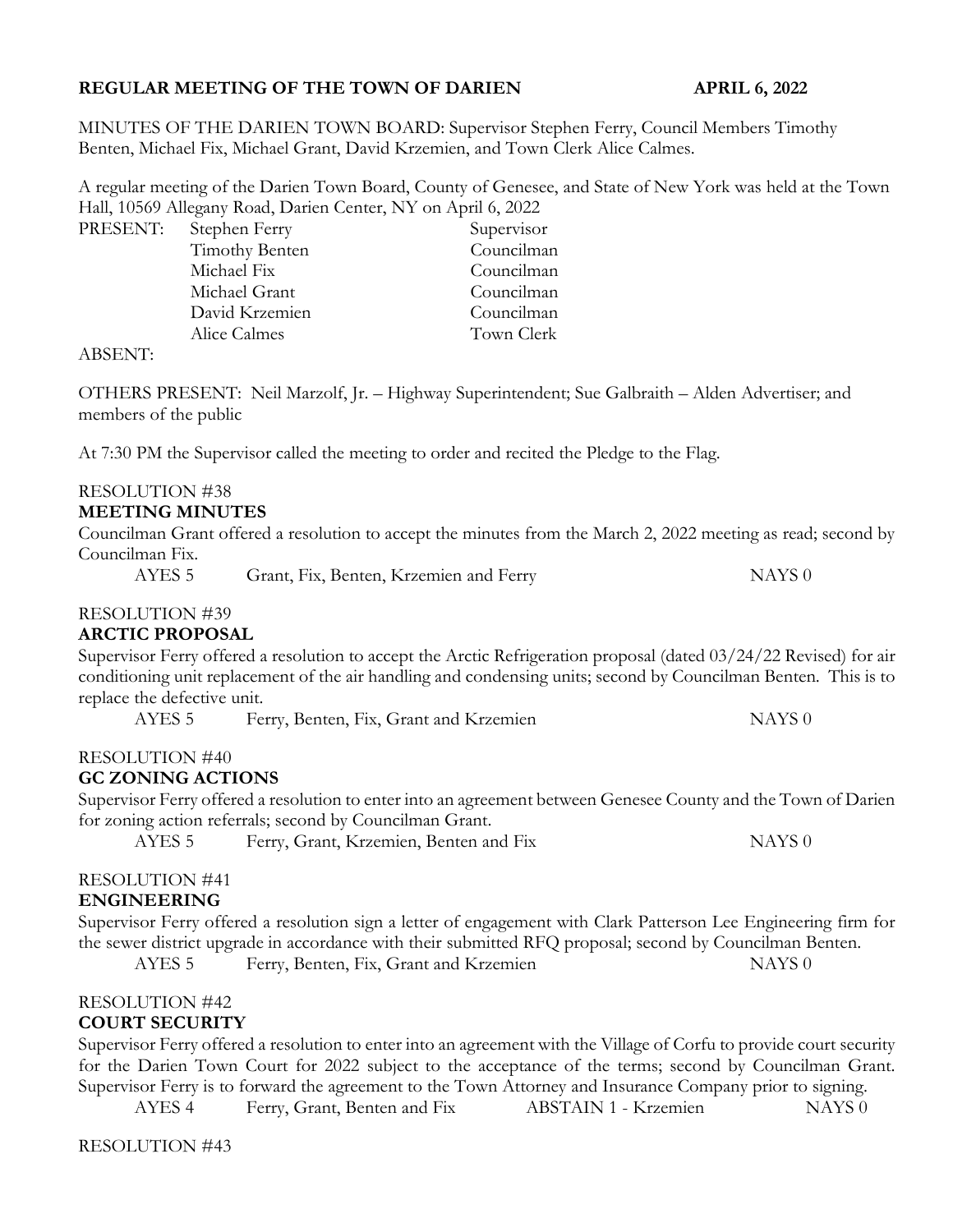# DEC UPDATE LETTER

Supervisor Ferry offered a resolution to sign and send an update letter to the DEC on behalf of the Darien Sewer District; second by Councilman Benten.

AYES 5 Ferry, Benten, Fix, Krzemien and Grant 1997 MAYS 0

# RESOLUTION #44

# B. LEROY LETTER

Supervisor Ferry offered a resolution to send a Town Board letter and a copy of Bruce LeRoy's request to the County Legislature; second by Councilman Krzemien. The Town Clerk is to also include a certified copy of this resolution when the letters are sent.

AYES 5 Ferry, Krzemien, Grant, Fix and Benten NAYS 0

# RESOLUTION #45

# AMEND ABSTRACT

Supervisor Ferry offered a resolution to correct Abstract #3 March 2, 2022, claim # 18a Frontier from \$74.47 to \$71.47 on the Sewer abstract and claim # 30 (31H) gas from \$890.95 to 890.96 on the Highway abstract; second by Councilman Fix.

AYES 5 Ferry, Fix, Benten, Krzemien and Grant 1997 MAYS 0

Notifications

Update on the Water District #11 – Walker Road given

A public invitation to all the residents on Sumner Road west of Route 77 from the existing water district to Harlow; Harlow Road from the existing water district to Sumner; and other interested parties in this area surrounding to attend the May Town Board meeting at 8PM for public comment to judge the amount of interest for a water district.

Due to a change in submitting public hearing notices, the Broadway Road Cemetery Association cannot submit notices to The Batavia Daily to hold their legally required meetings. We can submit the notices under the town account.

HIGHWAY – everything is in good working order. We have been plowing, have used 2/3 of the salt. Worked on clean up from winter and did a little tree work. Spent a week at the pole barn at the transfer station to make more usable. Have 2 "V" plows, an old one-way plow from probably the 60s or 70s, a six-foot brush hog (probably the early 60s), a stone slinger, a stone box (made in 1964). We could scrap or take to auction. The street flags need to be gone through, some of them took a beating last year; everything is down in the basement. Put the bid out for mowing. Received 1 bid; besides advertising in the papers, we also contacted 4 additional places a couple weeks ago asking if they would be interested in submitting a bid. Diamond Landscape was the only bid submitted. The price is up some from last year, but we were late getting started last year so there weren't as many mowings. The bid for the season from Diamond were as follows: Town Hall/Courthouse \$2,000; Fire Hall \$2,600; the 3 Cemeteries \$2,500; Treatment Plant \$2,600.

#### RESOLUTION #46 MOWING

Supervisor Ferry offered a resolution to enter into the agreement with Diamond Landscaping for the mowing during the 2022 season; second by Councilman Fix.

AYES 5 Ferry, Fix, Benten, Krzemien and Grant NAYS 0

Supervisor Ferry asked Superintendent Marzolf how Harper Road is coming. They will be going down there soon to look at it and see what the costs would be for different options; looking at long term options for the drainage issues.

ZEO – submitted reports

ENGINEER – hoping to have some rough numbers for next month for the potential Sumner Road district